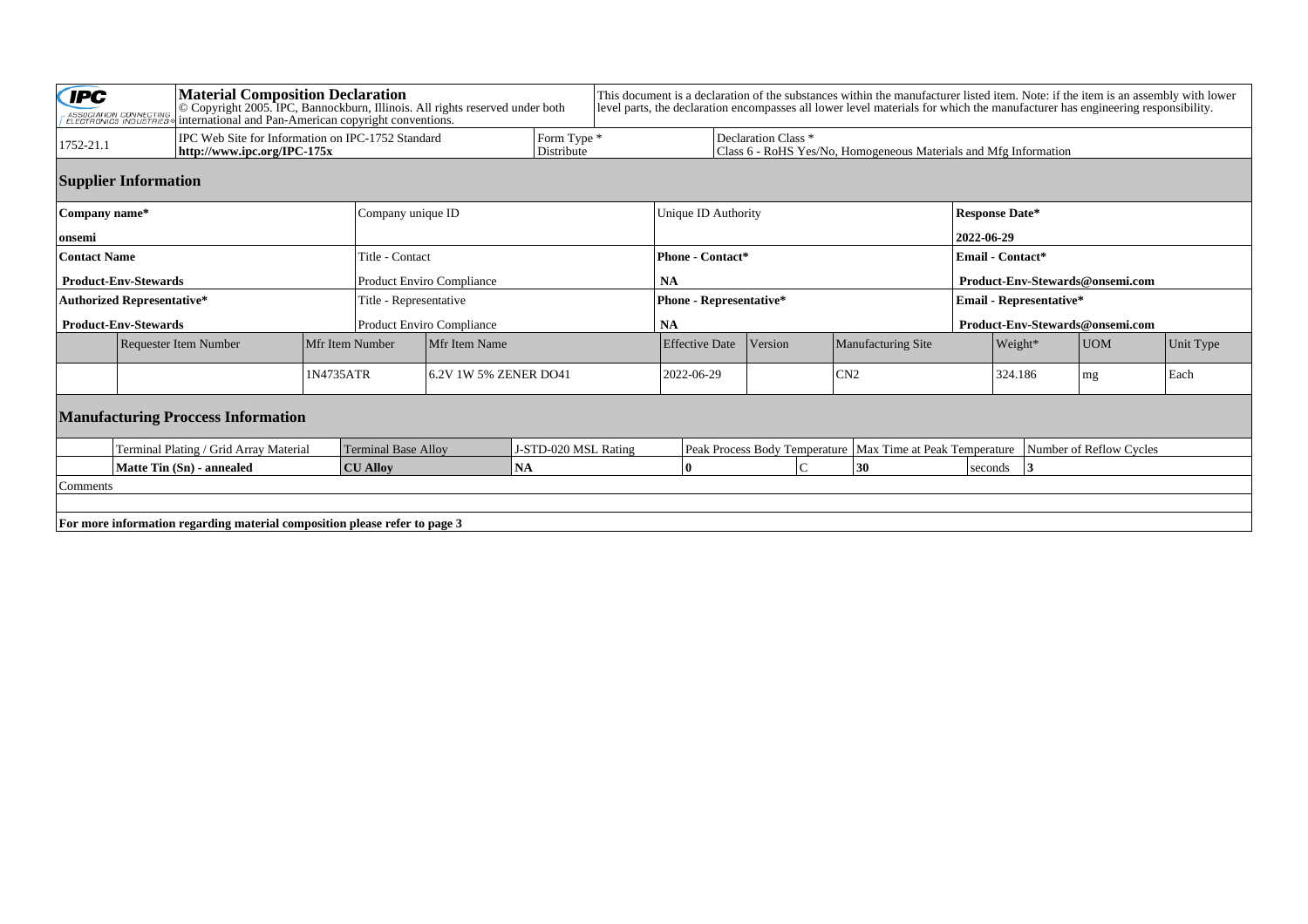| <b>RoHS Material Composition Declaration</b>                                                                                                                                                                                                                                                                                                                                                                                                                                                                                                                                                                                                                                                                                                                                                                                                                                                                                                                                                                                                                                                                                                                                                                                                                                                                                                                                                                                                                                                                                                                                                                                                                                                                                                                                                                                                                                                                                                                                                                                                                                                                                                                                                                                              |                 |                                                                                                                                                                                                                 | Declaration Type * | <b>Detailed</b>       |          |  |  |  |  |  |  |
|-------------------------------------------------------------------------------------------------------------------------------------------------------------------------------------------------------------------------------------------------------------------------------------------------------------------------------------------------------------------------------------------------------------------------------------------------------------------------------------------------------------------------------------------------------------------------------------------------------------------------------------------------------------------------------------------------------------------------------------------------------------------------------------------------------------------------------------------------------------------------------------------------------------------------------------------------------------------------------------------------------------------------------------------------------------------------------------------------------------------------------------------------------------------------------------------------------------------------------------------------------------------------------------------------------------------------------------------------------------------------------------------------------------------------------------------------------------------------------------------------------------------------------------------------------------------------------------------------------------------------------------------------------------------------------------------------------------------------------------------------------------------------------------------------------------------------------------------------------------------------------------------------------------------------------------------------------------------------------------------------------------------------------------------------------------------------------------------------------------------------------------------------------------------------------------------------------------------------------------------|-----------------|-----------------------------------------------------------------------------------------------------------------------------------------------------------------------------------------------------------------|--------------------|-----------------------|----------|--|--|--|--|--|--|
| RoHS Definition: Quantity limit of 0.01% by mass (100 PPM) in homogeneous material for Cadmium and quantity limit of 0.1% by mass (1000 PPM) in homogeneous material for: Lead<br>Directive 2015/863/EU amending RoHS<br>(Pb), Mercury (Hg), Hexavalent Chromium (Cr6+), Polybrominated Biphenyls (PBB), Polybrominated Diphenyl Ethers (PBDE), and Bis(2-ethylhexyl) phthalate (DEHP), Benzyl-butyl<br>Directive 2011/65/EU<br>phthalate (BBP), Dibutyl phthalate (DBP), Diisobutyl phthalate (DIBP).                                                                                                                                                                                                                                                                                                                                                                                                                                                                                                                                                                                                                                                                                                                                                                                                                                                                                                                                                                                                                                                                                                                                                                                                                                                                                                                                                                                                                                                                                                                                                                                                                                                                                                                                    |                 |                                                                                                                                                                                                                 |                    |                       |          |  |  |  |  |  |  |
| Please indicate whether any homogeneous material (as defined by the RoHS Directive, EU 2011/65/EU and implemented by the laws of the European Union member states) of the part identified on this form contains lead, mercury,<br>cadmium, hexavalentchromium, polybrominated biphenyls and/or polybrominated diphenyl ethers (each a "RoHS restricted substance") in excess of the applicable quantity limit identified above. If a homogeneous material within<br>contains a RoHS restricted substance inexcess of an applicable quantity limit, please indicate below which, if any, RoHS exemption you believe may apply. If the part is an assembly with lower level components, the declarat<br>encompass all such components. Supplier certifies that it gathered the information it provides in this form using appropriate methods to ensure its accuracy and that such information is true and correct to the best of its<br>as of the date that Supplier completes this form.Supplier acknowledges that Company will rely on this certification in determining the compliance of its products with European Union member state laws that implement the RoH<br>Company acknowledges that Supplier may have relied on informationprovided by others in completing this form, and that Supplier may not have independently verified such information. However, in situations where Supplier has<br>independently verified information provided by others, Supplier agrees that, at a minimum, itssuppliers have provided certifications regarding their contributions to the part, and those certifications are at least as compr<br>certification in this paragraph. If the Company and the Supplier enter into a written agreement with respect to the identified part, the terms and conditions of that agreement, including any warranty rights and/or remedies<br>that agreement, will be the sole and exclusives ource of the Supplier's liability and the Company's remedies for issues that arise regarding information the Supplier provides in this form. In the absence of such written ag<br>warranty rights and/or remedies of Supplier's Standard Terms and Conditions of Sale applicable to such part shall apply. |                 |                                                                                                                                                                                                                 |                    |                       |          |  |  |  |  |  |  |
| <b>RoHS Declaration *</b>                                                                                                                                                                                                                                                                                                                                                                                                                                                                                                                                                                                                                                                                                                                                                                                                                                                                                                                                                                                                                                                                                                                                                                                                                                                                                                                                                                                                                                                                                                                                                                                                                                                                                                                                                                                                                                                                                                                                                                                                                                                                                                                                                                                                                 |                 | 4 - Item(s) does not contain RoHS restricted substances per the definition above except for selected exemptions                                                                                                 |                    | Supplier Acceptance * | Accepted |  |  |  |  |  |  |
|                                                                                                                                                                                                                                                                                                                                                                                                                                                                                                                                                                                                                                                                                                                                                                                                                                                                                                                                                                                                                                                                                                                                                                                                                                                                                                                                                                                                                                                                                                                                                                                                                                                                                                                                                                                                                                                                                                                                                                                                                                                                                                                                                                                                                                           |                 | Exemption: 7c-I Electrical and electronic components containing lead in a glass or ceramic other than dielectric ceramic in capacitors, e.g. piezoelectronic devices, or in a glass or ceramic matrix compound. |                    |                       |          |  |  |  |  |  |  |
| <b>Exemption List Version</b>                                                                                                                                                                                                                                                                                                                                                                                                                                                                                                                                                                                                                                                                                                                                                                                                                                                                                                                                                                                                                                                                                                                                                                                                                                                                                                                                                                                                                                                                                                                                                                                                                                                                                                                                                                                                                                                                                                                                                                                                                                                                                                                                                                                                             | EL-2011/534/EU  |                                                                                                                                                                                                                 |                    |                       |          |  |  |  |  |  |  |
| <b>Declaration Signature</b>                                                                                                                                                                                                                                                                                                                                                                                                                                                                                                                                                                                                                                                                                                                                                                                                                                                                                                                                                                                                                                                                                                                                                                                                                                                                                                                                                                                                                                                                                                                                                                                                                                                                                                                                                                                                                                                                                                                                                                                                                                                                                                                                                                                                              |                 |                                                                                                                                                                                                                 |                    |                       |          |  |  |  |  |  |  |
| Instructions: Complete all of the required fields on all pages of this form. Select the "Accepted" on the Supplier Acceptance drop-down. This will display the signature area. Digitally sign the declaration (if required by<br>Requester) and click on Submit Form to have the form returned to the Requester.                                                                                                                                                                                                                                                                                                                                                                                                                                                                                                                                                                                                                                                                                                                                                                                                                                                                                                                                                                                                                                                                                                                                                                                                                                                                                                                                                                                                                                                                                                                                                                                                                                                                                                                                                                                                                                                                                                                          |                 |                                                                                                                                                                                                                 |                    |                       |          |  |  |  |  |  |  |
| Supplier Digital Signature                                                                                                                                                                                                                                                                                                                                                                                                                                                                                                                                                                                                                                                                                                                                                                                                                                                                                                                                                                                                                                                                                                                                                                                                                                                                                                                                                                                                                                                                                                                                                                                                                                                                                                                                                                                                                                                                                                                                                                                                                                                                                                                                                                                                                | Rastislav Drska | $-\epsilon$                                                                                                                                                                                                     |                    |                       |          |  |  |  |  |  |  |